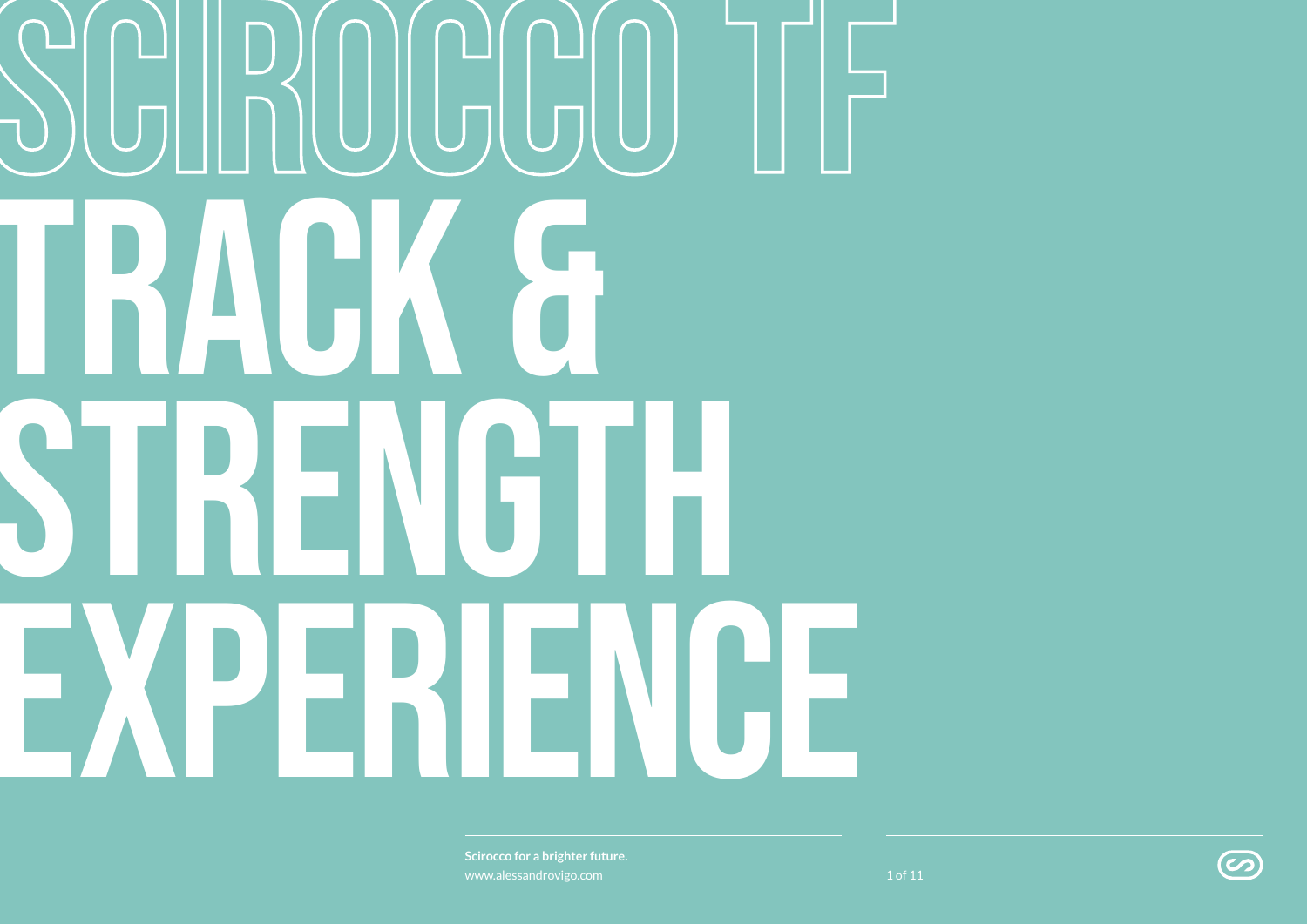

### welcome to scirocco TF

**Scirocco TF** is located in Southern Spain, where the perfect climate reigns 12 months a year.

This land was first colonized by the Phoenicians who have been brought here by the warm Scirocco wind.

They were extremely goal-oriented. *As Scirocco.*

They invented the first alphabet, marking the need for clear communication. *As Scirocco.*

They were the best sailors on the planet, with no fear of leaving home to discover new horizons. *As Scirocco.*

They never felt as a unique nation, but have always been united to achieve greater goals. The most cosmopolite team ever existed. *As Scirocco.*

Phoenicians were known for their out-of-the-scheme purple tint, the *Phoenician Purple*. A vivid colour fighting with darkness and anonymity.

**As Scirocco.**

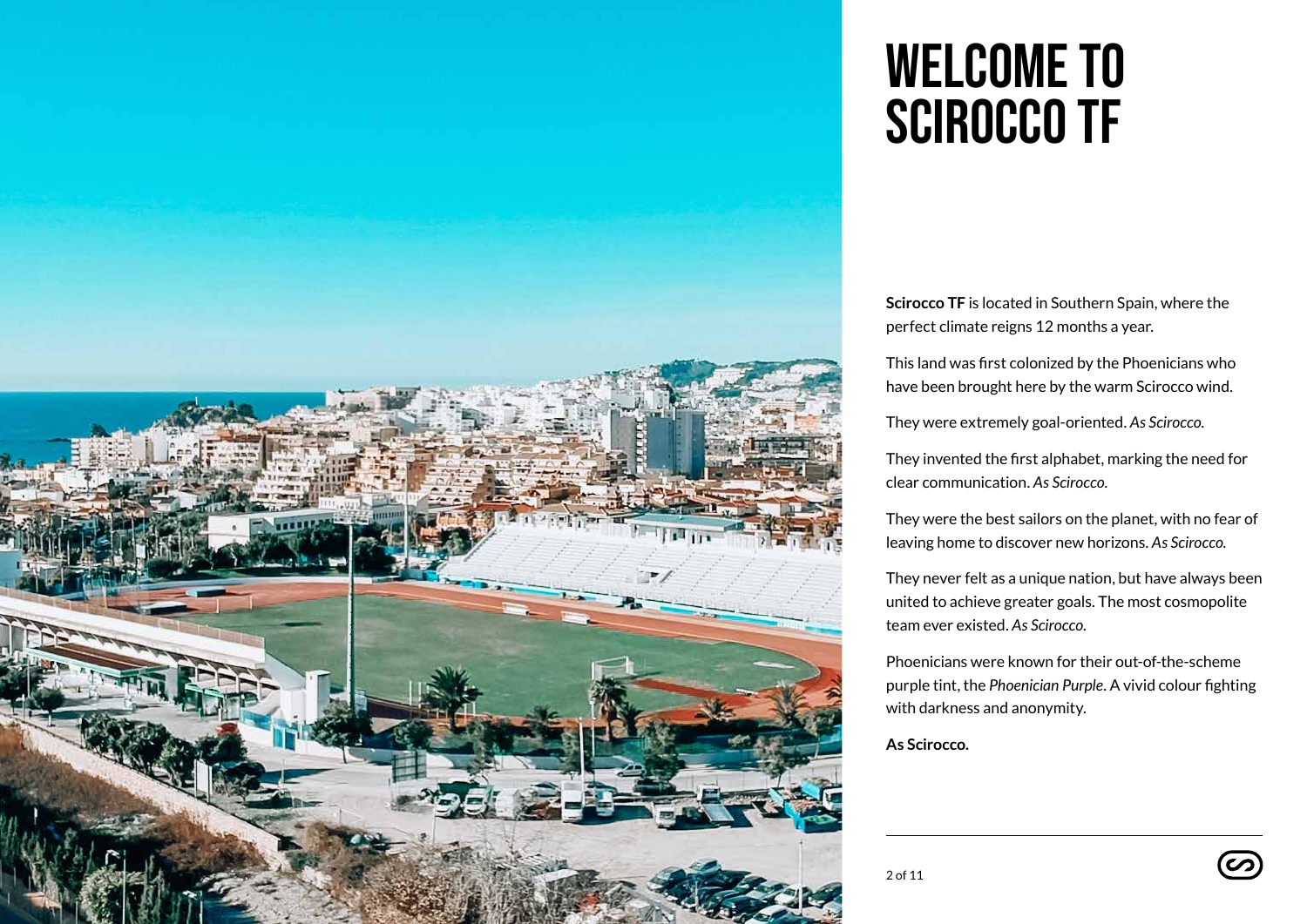

### tHe trAck The Gym

#### ESTADIO FRANCISCO BONET

Calle Puerto de la Cruz, 3 18690 Almuñécar, Granada - SPAIN

8 lanes 400m ring, located at less than 300m from the coast line.

Find it on Google Maps: https://goo.gl/maps/jYjRSizrXYUJonCSA

#### OLYMPIA PT STUDIO

Calle Cariñena, 11 18690 Almuñécar, Granada - SPAIN

Fully equipped studio to allow Strength & Conditioning activities in the best and safest conditions.

Find it on Google Maps: https://goo.gl/maps/Lhb3UcwBwJUQydTH7

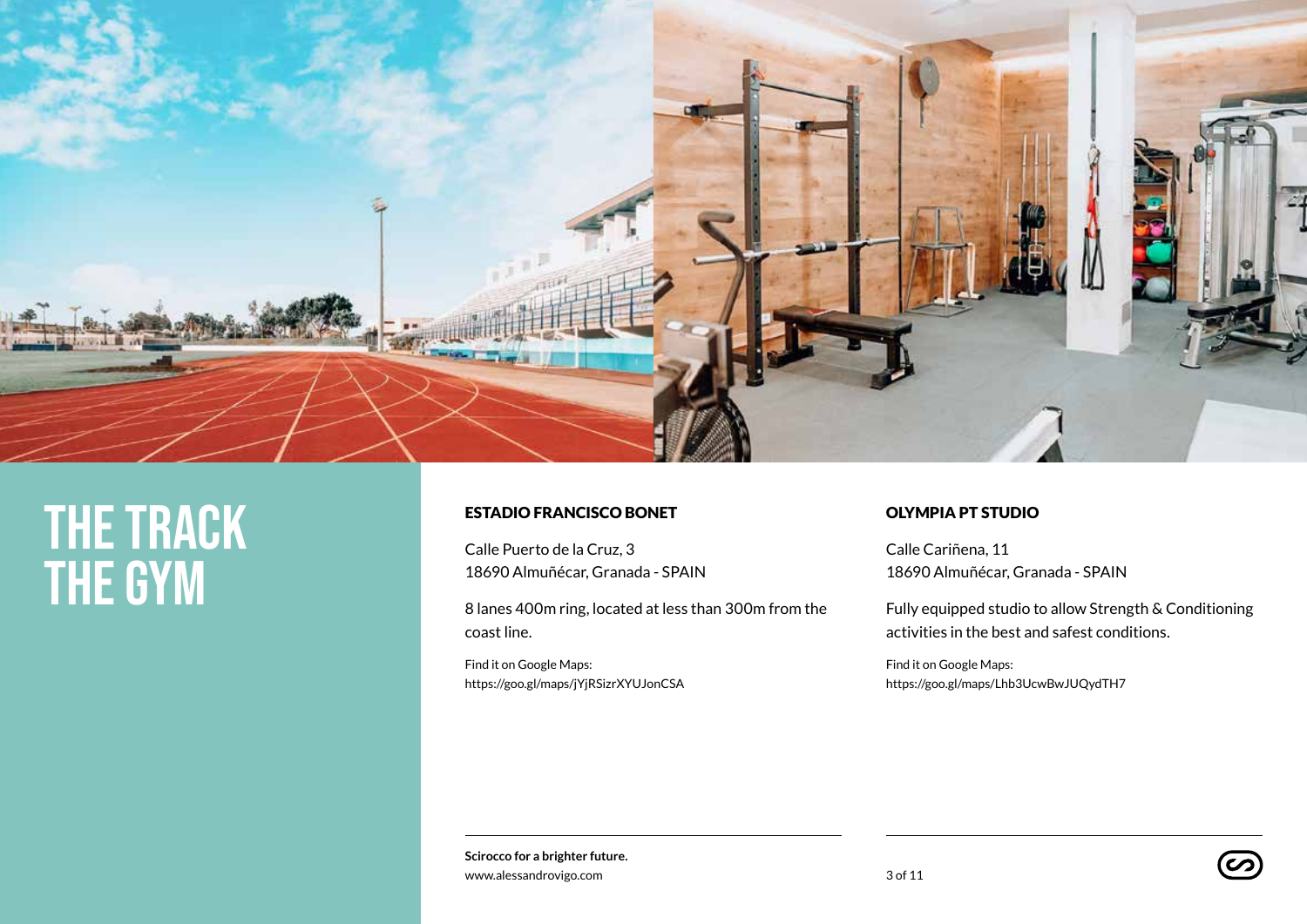

### THE HOTEL BAHIA ALMUNECAR \*\*\*\*<br>Avenida del Rey Juan Carlos I, 9

Avenida del Rey Juan Carlos I, 9 18690 Almuñécar, Granada - SPAIN

Find it on Google Maps: https://goo.gl/maps/1aKK7A1v7Li4bmwD6

Visit the website: https://hotelbahiaalmunecar.es/ **Hotel Bahia Almuñécar** boasts 104 rooms (standard, suite and special needs), laid out within 8 floors.

It is in a privileged location in the heart of the city centre of Almuñécar, just 150m, from the biggest beach, Puerta del Mar (Fuentepiedra).

The facility offers a swimming pool, solarium, cafeteria, summer terrace, spa, solarium, restaurant and much more.

SPA services are not included in the prices shown.

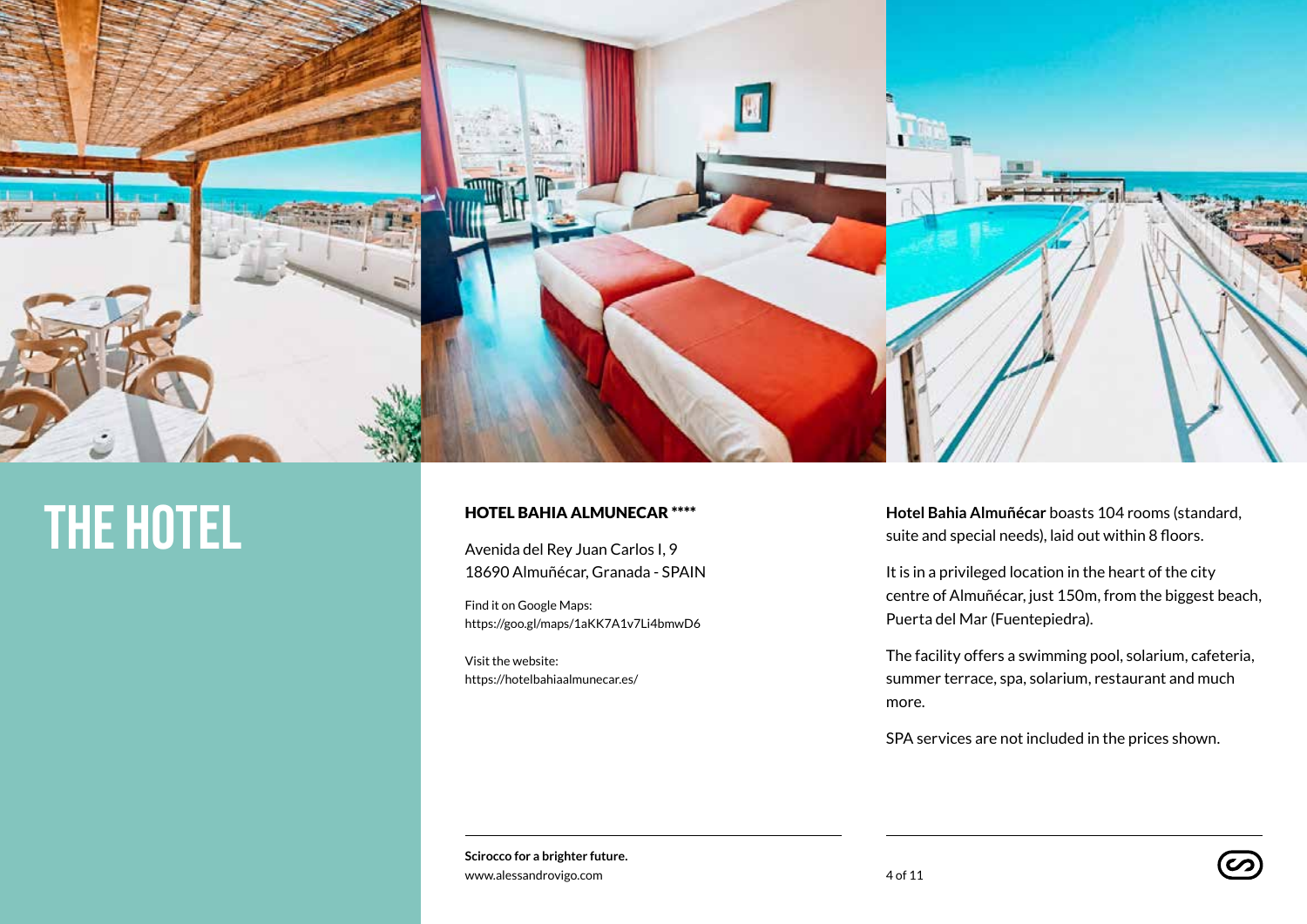### THE COSTS ACCOMODATION, meals and entrance to the **FACILITIES**

# 89€/day

#### INCLUDES

- Single Room in \*\*\*\* hotel
- Full Board *(Breakfast, Lunch and Dinner)*
- Track entrance fees, *2 hour/day*
- Gym entrance fees, *1 hour/day*

### Additional **SERVICES**

COACHING *(Go to page 6)*

TESTING *(Go to page 7)*

#### SPORT THERAPY 49€/SESSION

- Musculoskeletal Ultrasound
- Dry Needling
- Percutaneous Neuromodulation
- Percutaneous Electrolysis Therapy
- Osteopathy
- Shockwave treatment
- Kinesio- or neuromuscular taping

### TRANSFER FROM/TO AIRPORT 125€/TRIP

#### FLAT/APARTMENT RESEARCH *(On Demand)*

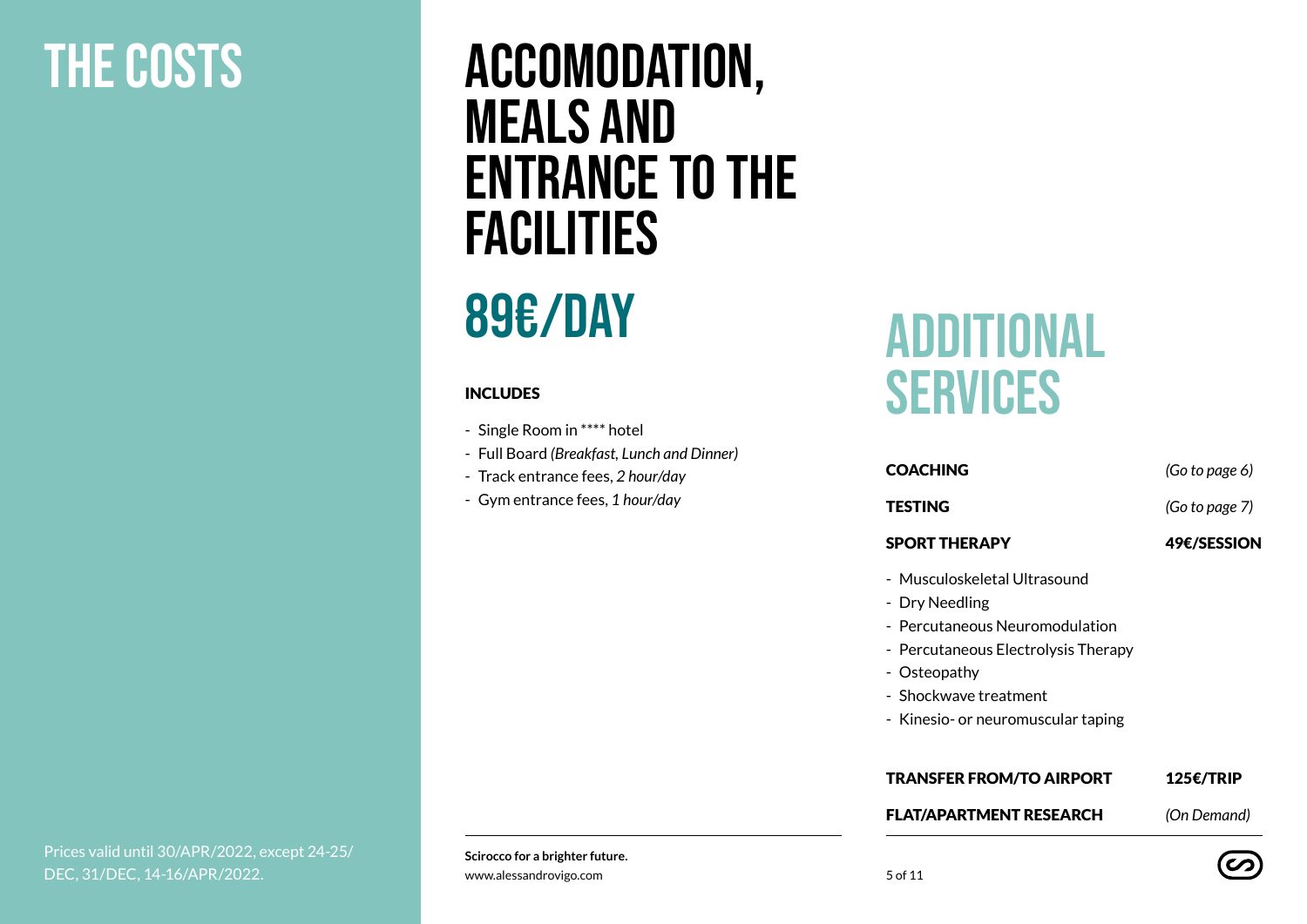### **COACHING PACKAGES** WITH ALESSANDRO VIGO

All prices shown include:

- **Track entrance fees**
- **Gym entrance fees**

With the word *guest* we include athletes, coaches, therapists and other staff members.

#### ¿LONGER PERIOD OR FULL SEASON?

Are you planning a full season in southern Spain? Get in touch with us at **hello@alessandrovigo.com** to tell us more and get a specific quotation for your request.



SCIROCCO TF COACHING (TRACK/GYM)

50€/hour

### Group/Team

Special prices are applicable for groups and teams in need of coaching by the Scirocco TF team. Cost applies to athletes, coaches and technical staff taking part in the session.

| N. of People  | <b>TOTAL/hour</b>   | Cost per Person/hour |
|---------------|---------------------|----------------------|
| 1             | €50                 | € 50                 |
| $\mathcal{P}$ | € 90                | €45                  |
| 3             | € 120               | €40                  |
| 4             | € 140               | € 35                 |
| 5 or more     | $€150$ <sup>+</sup> | € 30                 |

**Scirocco for a brighter future.** www.alessandrovigo.com 6 of 11

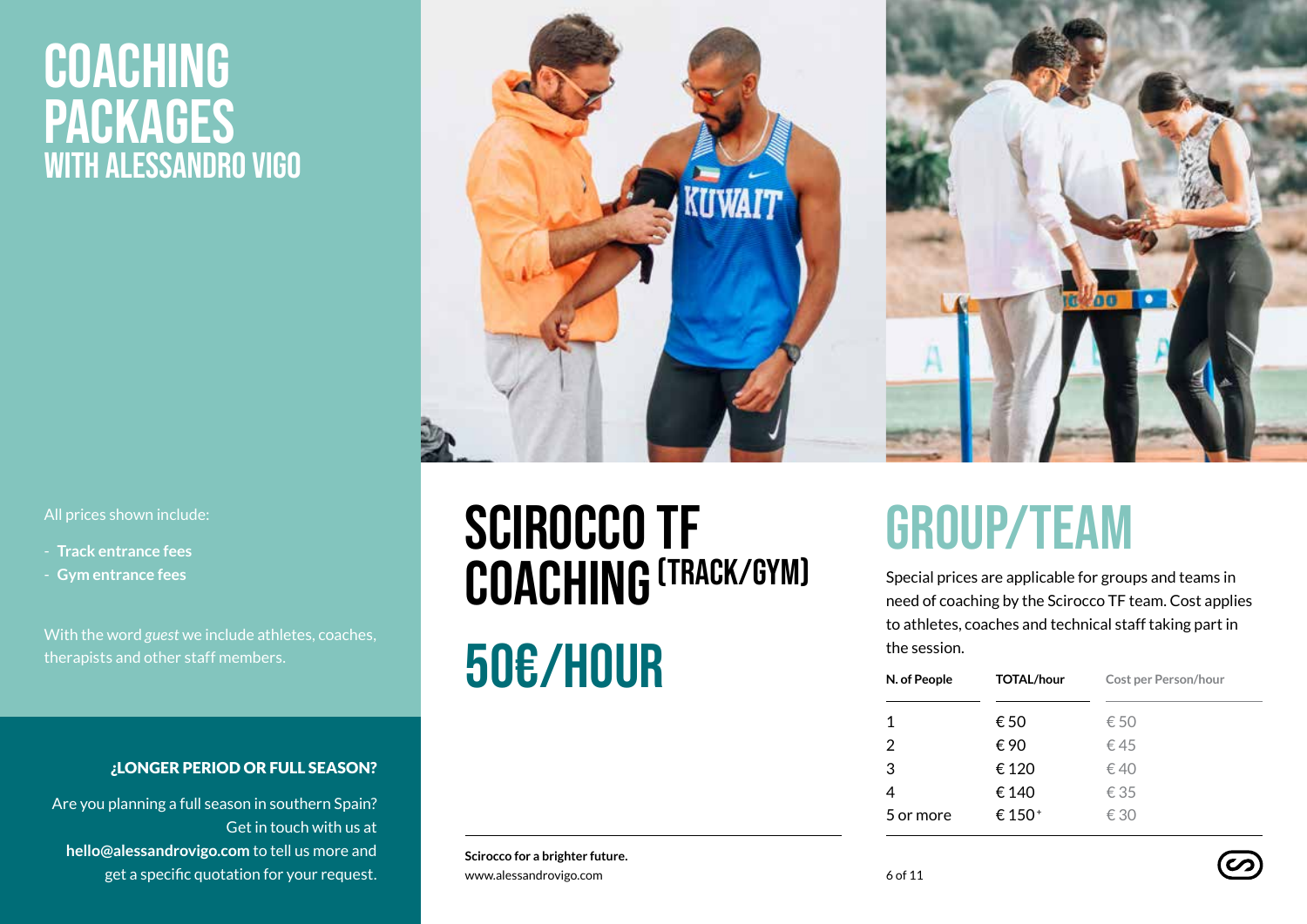### testing **PACKAGES**

TO GET FULL ADVANTAGE OF YOUR SCIROCCO TF EXPERIENCE, YOU CAN COMPLETE IT BY CHOOSING FROM OUR ADDITIONAL TESTING PACKAGES THAT WE CAN OFFER FOR YOU:

#### LACTATE TEST

\* Do you know at what speed you should run your longer runs, or your intervals, to get optimum training results? During your stay we can do lactate measurements from different types of training runs.

#### ELECTRIC TIMING AND HIGH FPS VIDEO

\* With our wireless electric timing system, race analyzer and high speed video filming we can accurately evaluate your current performance level in speed (acceleration and maximum velocity phases) or speed endurance runs with or without hurdles, gaining insight into many variables way beyond normal timing analysis.

#### FORCE/VELOCITY ANALYSIS

\* To get a better idea of your training needs in the area of strength and power, with our linear encoder we can measure bar speeds and power in different strength training exercises and with our infrared grid we can dig even deeper into your neuromuscular systems current abilities by analyzing some of your jump test results (for example squat jump, counter movement jump, drop jumps from different heights, load jumps).

# GOL<sup>+90€</sup>

**SCIROCCO GOLD testing package includes all three areas of testing and costs 90 euros.**

### SILVER<sup>+70€</sup>

**SCIROCCO SILVER testing package includes the lactate measurements AND either the speed/speed endurance tests or the strength and jumps tests and costs 70 euros.**

# BRONZE<sup>+50€</sup>

**SCIROCCO BRONZE testing package includes the lactate measurements OR speed/speed endurance tests and strength and jump tests. It costs 50 euros.**

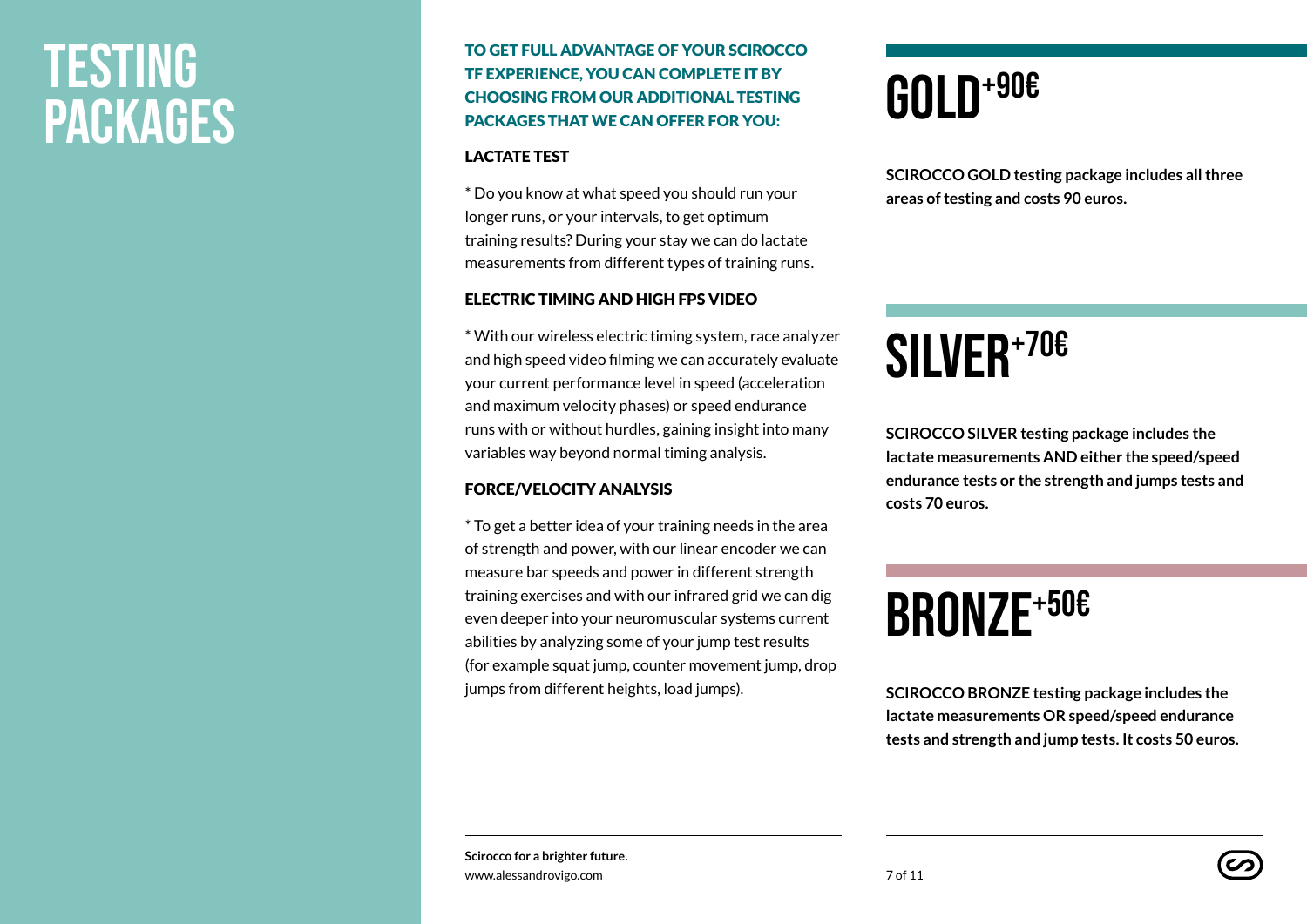### Scirocco TF **MOMENTS**

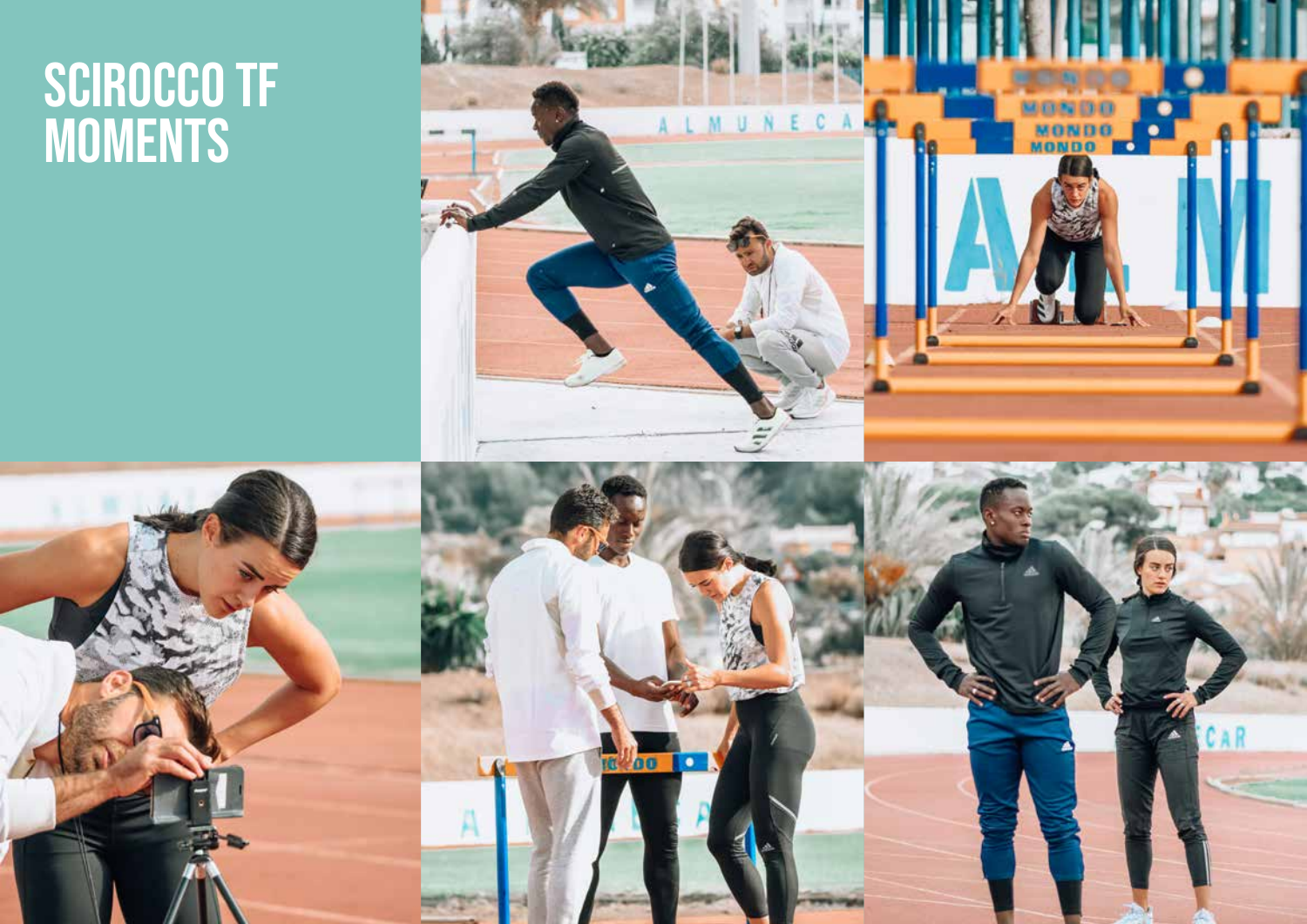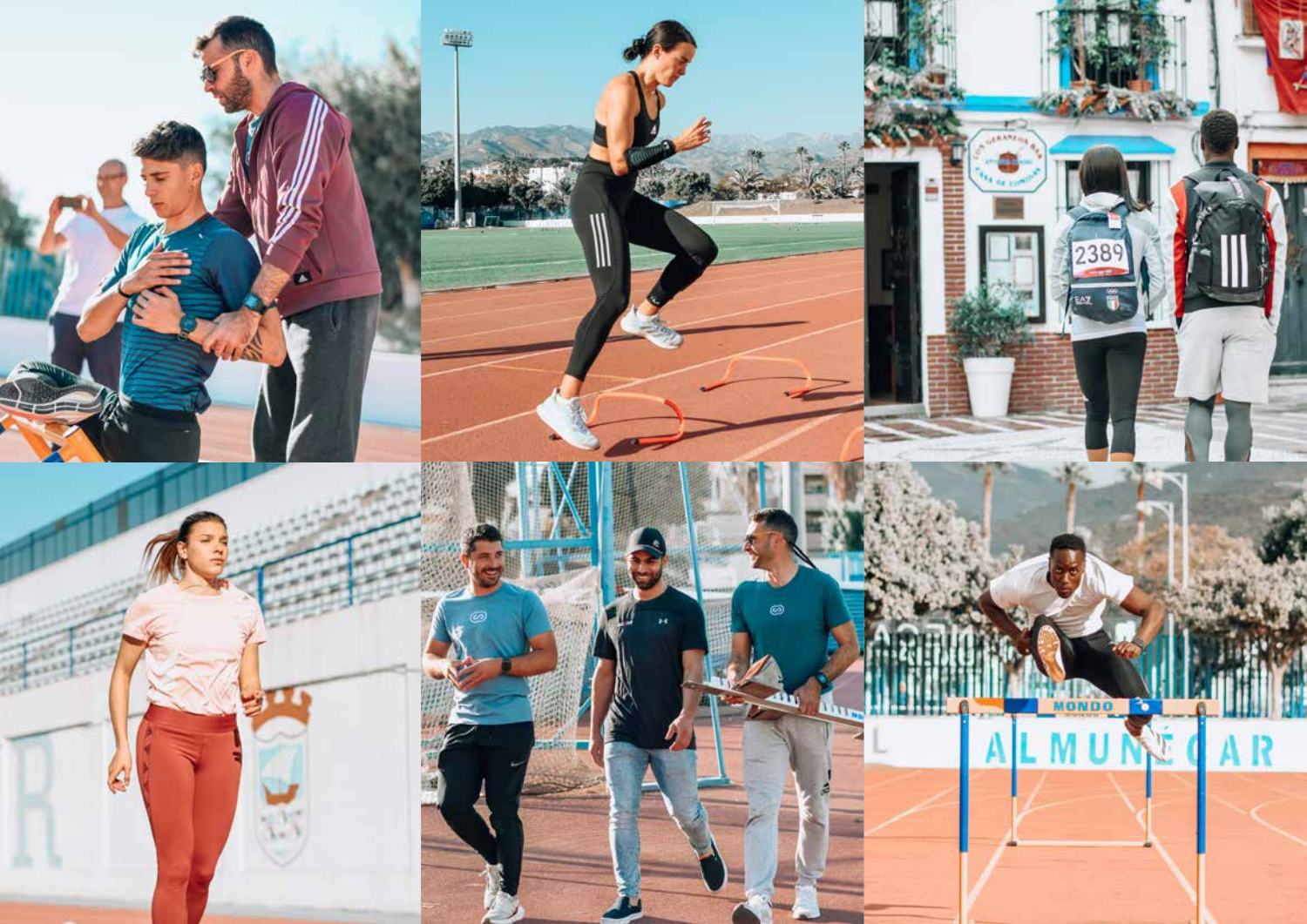# Additional Info

#### AIRPORT & AIRLINES

**The nearest airport is Malaga (AGP), 90km away**.

It is an important Airport for Spanish tourism as it is the main international airport serving Costa Del Sol. Malaga Airport is a hub for **Easyjet**, **Ryanair** and **Vueling**.

#### COVID-19

All athletes must comply with Spanish rules and regulations. All athletes must hold a Covid-19 Green Pass at the moment of travelling or comply with the current PCR normative.

In the unfortunate event of you testing positive to Covid-19, we will refund 100% of the cost if you provide us with an official document that confirms your positivity to Covid-19.

#### **REFUNDS**

The following percentages will be reimbursed in relation to the date of cancellation:

- 28 DAYS: 90% of the paid price,
- 21 DAYS: 65% of the paid price,
- 14 DAYS: 40% of the paid price,
- 7 DAYS: 15% of the paid price.

In case of cancellation by the organizer, 100% of the paid price will be refunded. Refunds DO NOT include flights or any other cost not directly paid to alessandrovigo.com.

#### RESPONSIBILITY

All participants are totally responsible for their health and safety. In the case of participants minor of age, the responsibility falls on parents or guardians.

The organization declines all responsibility for any other event that may occur during the period of stay.